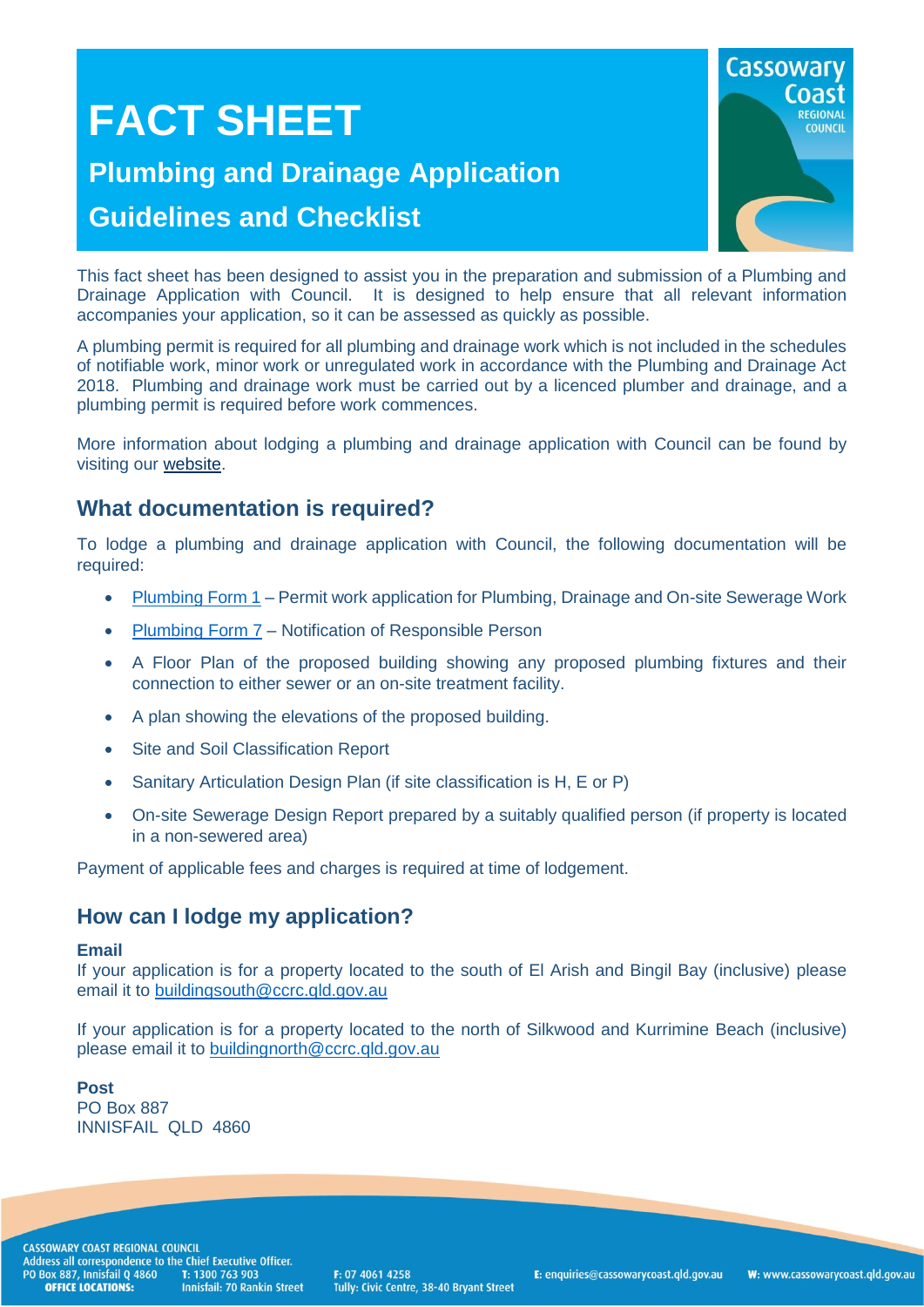**In Person** Innisfail Shire Hall (Northern Office) Level 3, 70 Rankin Street INNISFAIL QLD 4860

Tully Civic Centre (Southern Office) Level 2, 38-40 Bryant Street TULLY QLD 4854

### **What fees and charges will apply?**

A link to view Council's schedule of fees and charges is [here.](http://www.cassowarycoast.qld.gov.au/fees-and-charges)

#### **What happens after I submit and pay for my application?**

The process for assessing an application is legislated under the *Plumbing and Drainage Act 2018*. Council assesses plumbing and drainage applications against the required legislation and regulations within the timeframes set by the legislation. Once a Development Application for Plumbing and Drainage Work has been lodged with Council it will be given a Development Application (DA) number. When the application is considered properly made, the assessment of the application can commence.

The currency period for the development approval (plumbing works) is two years, starting the day the approval is granted or takes effect.

If, after this time you are yet to complete the plumbing and drainage work, either the owner or applicant may request an extension of time, provided such a request is made before the development approval lapses. If you wish to request an extension of time for your Development Application for Plumbing and Drainage Work please complete the [Plumbing Form 2 Application to amend a permit including an](https://www.business.qld.gov.au/industries/building-property-development/building-construction/plumbing-drainage/forms-templates)  [extension of time](https://www.business.qld.gov.au/industries/building-property-development/building-construction/plumbing-drainage/forms-templates) and lodge it with Council along with the applicable fee. Your request will be passed on to management and a decision made in due course.

#### **What about plumbing inspections?**

When a Plumbing Permit is issued, a condition of the approval will be that certain mandatory inspections are carried out. The Plumbing Permit will state which stages of work must be inspected and outline any conditions that are applicable to the development. The purpose of the inspections is to ensure the plumbing and drainage work is carried out in accordance with the Plumbing Permit and relevant plumbing codes and standards.

Council has a Plumbing and Drainage Inspector, Sean O'Brien, who carries out plumbing certification and assessment for Council. Mr O'Brien works out of both the Innisfail Shire Hall Office and the Tully Civic Centre.

- Innisfail Shire Hall days (northern inspections): Mondays, Wednesdays & some Thursdays
- Tully Civic Centre days (southern inspections): Tuesdays, Fridays & some Thursdays

It is requested that 48 hours notice is given prior to scheduling inspections.

### **Further Information**

For any further queries in relation to lodging Plumbing and Drainage Applications please contact the relevant Building and Plumbing Team on the details below:

- Tully Building and Plumbing Team on (07) 4043 9150 or by email at [buildingsouth@ccrc.qld.gov.au](mailto:buildingsouth@ccrc.qld.gov.au)
- Innisfail Building and Plumbing Team on (07) 4030 2242 or by email at [buildingnorth@ccrc.qld.gov.au](mailto:buildingnorth@ccrc.qld.gov.au)